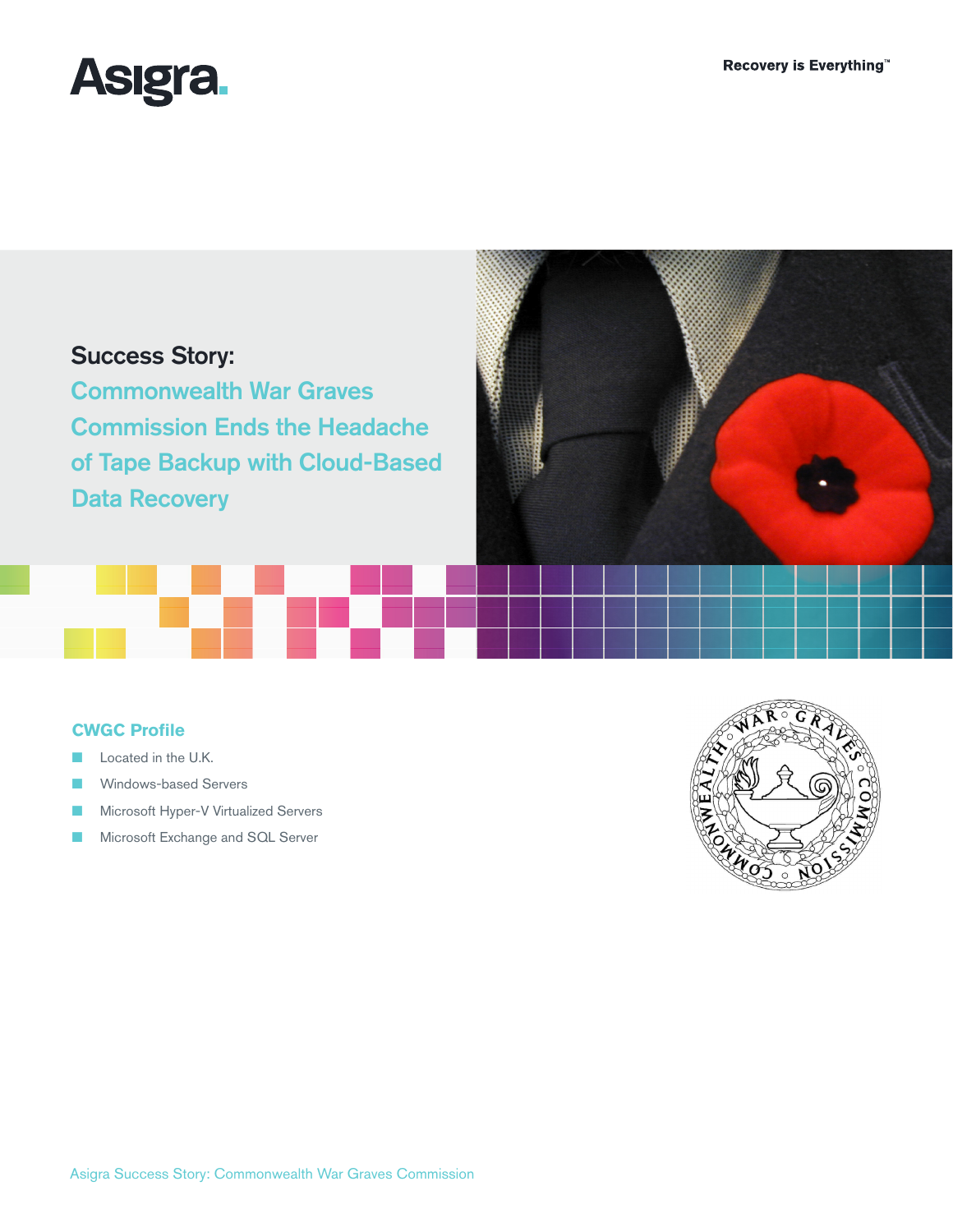

## **Overview**

The Commonwealth War Graves Commission (CWGC) cares for cemeteries and memorials for Commonwealth servicemen and women who died during both world wars. The organization maintains a vast amount of important digital records and archives that must be protected in the event of data loss caused by human error, system failure or natural disaster. CWGC chose Disaster Recovery Specialist Techgate plc which is powered by Asigra. CWGC was able to significantly reduce the complexity and management overhead of their backup environment while improving overall performance.

#### **Customer Overview**

CWGC ensures that the 1.7 million men and women of the Commonwealth forces who died in the two world wars will never be forgotten. The organization cares for cemeteries and memorials at 23,000 locations across 153 countries. CWGC values and aims, as laid out in 1917, are as relevant now as they were almost 100 years ago. The Commission is proud of the work it carries out to commemorate the war dead, from building and maintaining cemeteries and memorials to the preservation of records. The Commission continues to set the highest standards for its work, leveraging preeminent architects of their day, who have included Sir Edwin Lutyens, Sir Herbert Baker and Sir Reginald Blomfield.

Because of the important records maintained by the Commission, a highly reliable backup solution is necessary to ensure that the data is always accessible. The organization had been reliant on a tape backup solution by Symantec, but this was a highly distributed technology that required each backup environment to be managed independently around the world. Furthermore, because tapes were stored off-site and required significant manual processes to recall the data from this medium, a full business continuity plan invocation would take far too long - approximately 30 days. Additionally, because of the large amounts of data that needed be backed up, it was taking longer to protect the information. As a consequence, the Commission was not able to meet its recovery time objectives for data from primary business applications.

#### **Business Situation**

The CWGC maintains and manages more than 20TB of data with more than 4TB of historical casualty records. This data is located across disparate physical locations and continues to grow in size. The Commission's legacy tape backup solution was having difficulties keeping up with the growing volume of data which was causing issues with backing up the information within a finite backup window and recovering the data in a timely manner. Because the tape system's recovery times were 30 days to restore all non-critical data and at least 24 hours for critical data, it became a major risk for the dayto-day operations of CWGC. They needed to improve their recovery times significantly in order to ensure business continuity for the long term.

"Because of the importance of the records we keep, data availability is very important to the mission of CWGC," said Will Webster, Head of IT for CWGC. "The Symantec tape backup solution we had in place was no longer able to support this mission and therefore needed to be replaced. During our review process for alternatives, we determined that key criteria should not only include backup and recovery performance but also management simplicity for the sake of operational efficiency."

### **Environment**

- More than 20 TB of data being backed up
- Distributed IT environment with deployment at 6 locations around Europe
- Windows-based Servers
- Microsoft Hyper-V enabled servers
- Business applications that include Microsoft Exchange and SQL Server.

#### **Asigra Cloud-Based Data Recovery Delivers**

- Single integrated solution for all data protection requirements
- Backup Lifecycle Management (BLM) archiving service to align the value of information with the cost of protecting it
- Efficient use of existing storage and network resources
- **■** Hands-free management with the elimination of software agents and backup tapes
- **E** Performance within desired backup and recovery time objectives.

# **Key benefits of Asigra Cloud Backup for Commonwealth War Graves include:**

- Elimination of the complexity and time caused by tape backup
- Improvement of recovery speed and reliability
- Reallocation of IT staff for more strategically important operations
- Greater uptime assurance
- Lower overall costs.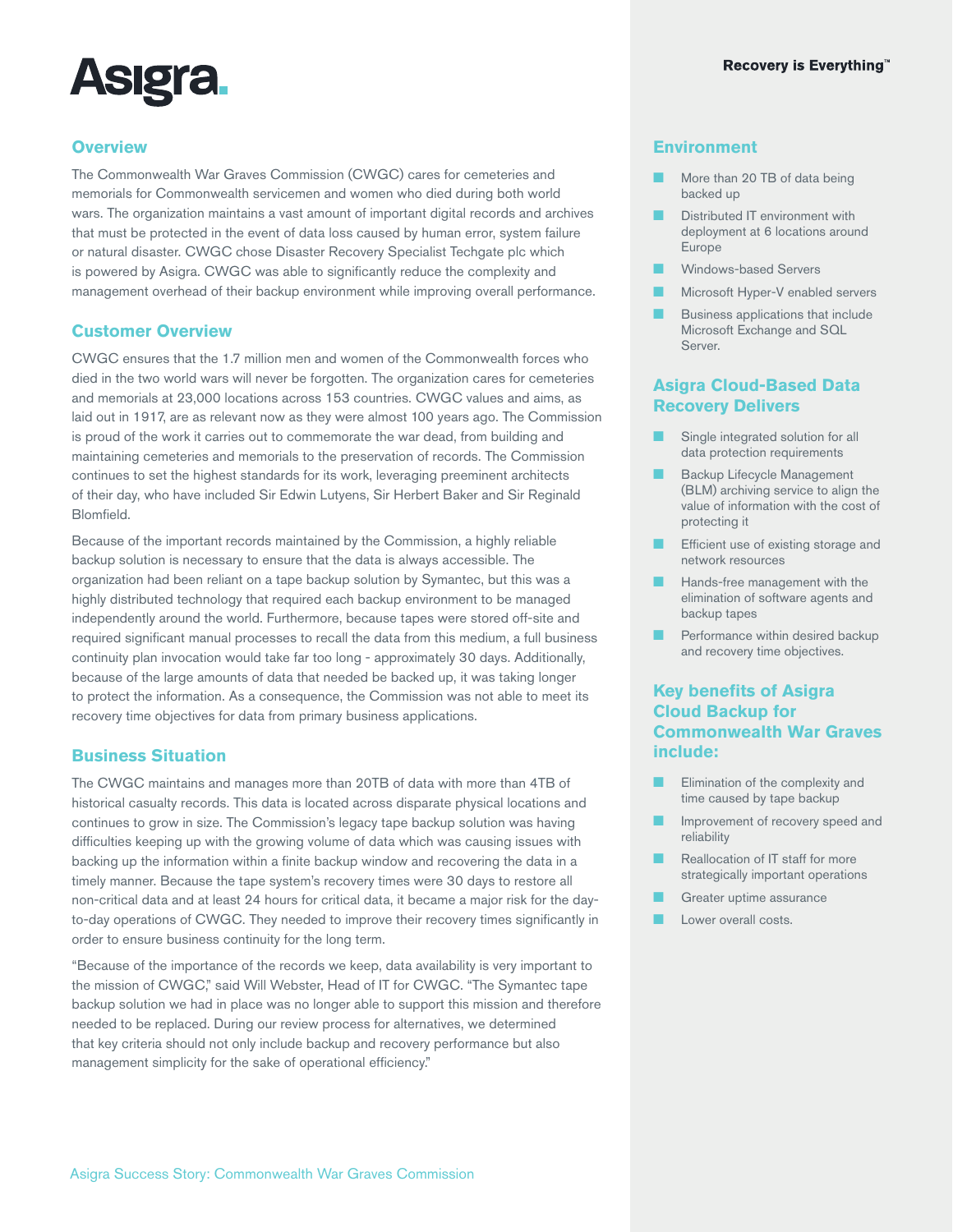

In addition to recovery performance challenges, CWGC was also dealing with the complexities of managing a vast number of backup tapes. Sending these tapes off-site and retrieving them for recoveries was becoming extremely time intensive as data volumes increased. As a result, the Commission sought to change from tape backup to a Cloud based managed backup and recovery service using disaster recovery specialists Techgate. Techgate provides the Asigra Cloud Backup™ service from its highly secure, Tier 3, UK-based data centres, utilizing cuttingedge IBM server and storage infrastructure.

"Because of the importance of the records we keep, data availability is very important to the mission of CWGC," said Will Webster, Head of IT for CWGC. "The Symantec tape backup solution we had in place was no longer able to support this mission and therefore needed to be replaced. During our review process for alternatives, we determined that key criteria should not only include backup and recovery performance but also management simplicity for the sake of operational efficiency."

# **Solution**

CWGC removed its tape backup systems and deployed the Asigra Cloud-based recovery solution to six of its locations throughout Europe, backing up 80 servers over those locations. Each of these environments included Windows-based servers as well as Microsoft Hyper-V virtualized servers with multiple databases (including SQL and Exchange) in place across these systems.

"We were facing a number of challenges with tape backup that were straining our financial, IT and human resources and saw a real opportunity with Asigra Cloud Backup and Techgate," continued Webster. "From the outset, the solution directly addressed our concerns. It allowed us to centrally manage our backup and recovery processes and eliminate manual tape

management tasks. Asigra's Backup Lifecycle Management (BLM) feature allowed us to minimise our data growth issues by prioritizing data to improve recovery performance."



-Will Webster, Head of IT for CWGC. "We were facing a number of challenges with tape backup that were straining our financial, IT and human resources and saw a real opportunity with Asigra Cloud Backup and Techgate. At the outset, the solution directly addressed our concerns. It allowed us to centrally manage our backup and recovery processes and eliminate manual tape management tasks. The product's Backup Lifecycle Management (BLM) feature allowed us to minimize our data growth issues by prioritizing data to improve recovery performance." -Will Webster, Head of IT for CWGC